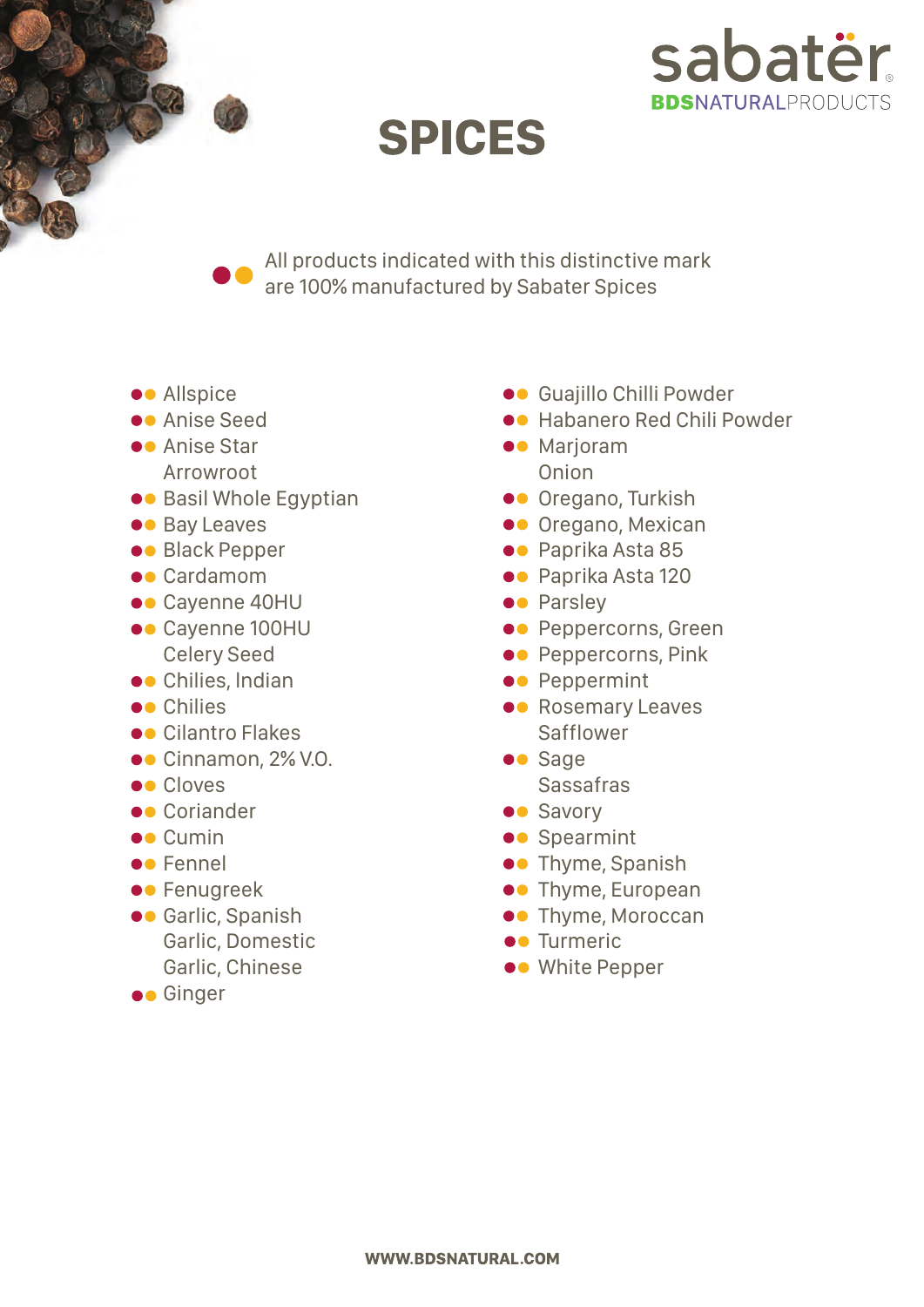

# **SEASONING<br>BLENDS**



Our Research and Development Team has the expertise to custom formulate and duplicate. Seasoning Blends to meet your specific processing and application requirements. We also have the capability to develop Organic, AII Natural and Kosher formulations. Following is a small list of the many types of Blends we have formulated:

#### **ETHNIC BLENDS**

Chinese Five Spice **Curry** Falafel Korean BBQ **Terivaki** Wasabi & Soy Sauce

#### **HISPANIC BLENDS**

Carne Asada Chili Limon Chipotle BBQ Chorizo Churro Flamin' Hot Green Salsa Jalapeno & Cheddar Mole Pollo Asada Roasted Garlic & Lime Smokehouse Jalapeno

#### **INSTANT BEVERAGE**

Champurrado Flavored Chai Mixes Horchata Metamucil-Type Tamarindo

### **RICE MIXES**

Beef Flavored Rice Chicken Flavored Rice Long Grain & Wild Rice Saffron Yellow Rice Spanish Style Rice

#### **RUBS**

Chicken Rub Jamaican Jerk Rub Southwestern Rub Steak & Chop Rub Turkey Rub

#### **SPECIALTY BLENDS**

Basil Pesto Banana Nut Herbs De Provence Honey Coating Ketchup Mediterranean Herb

#### **UNIVERSAL BLENDS**

AII Purpose **Barbeque** Butter & Garlic Cajun Cool Ranch Garlic & Herb Lemon Pepper Nacho Cheese Pizza Seafood & Poultry Salt & Pepper Tomato Basil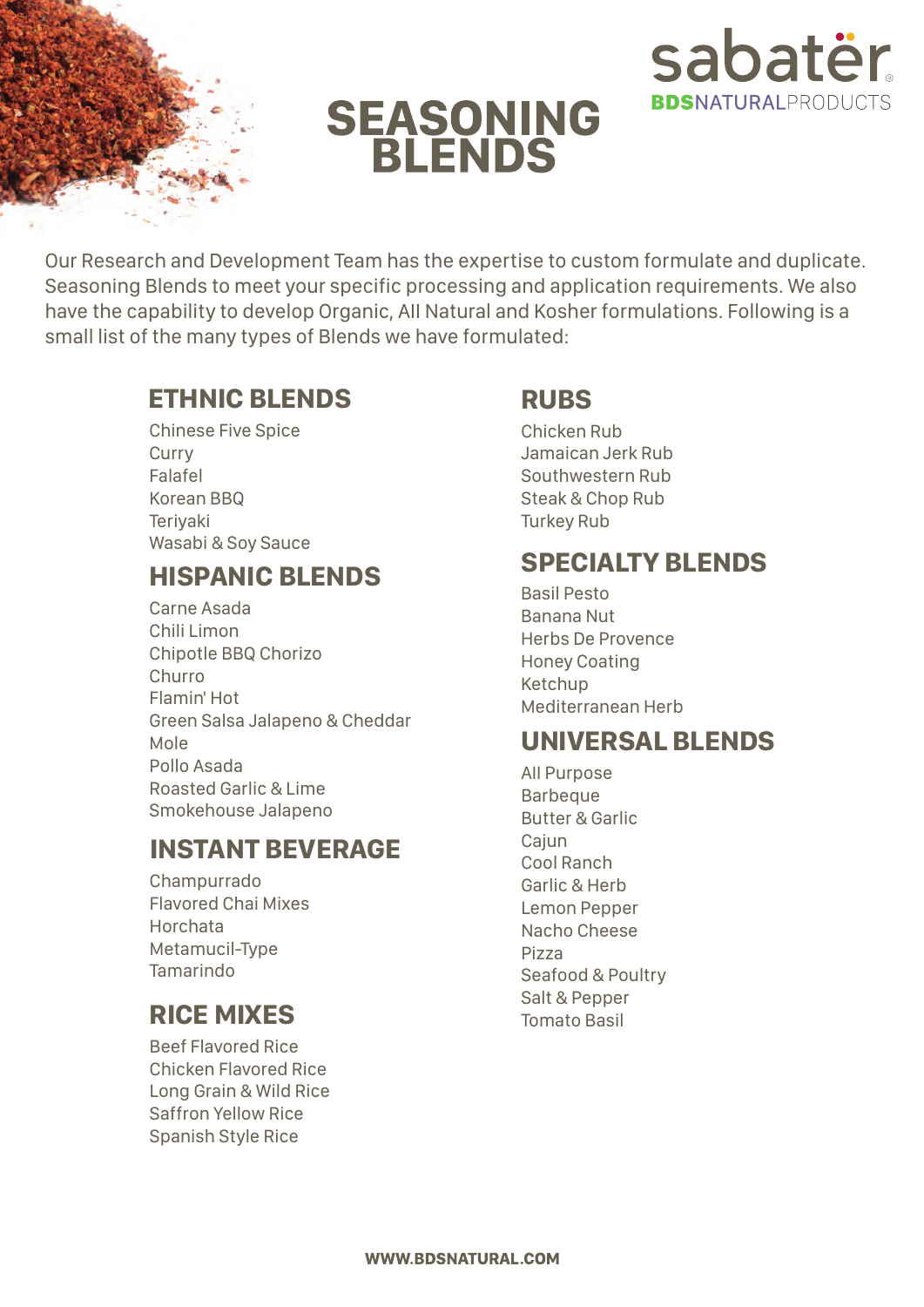

## **BOTANICALS**



Echinacea Purpurea Root Echinacea Angustifolia Herb Echinacea Angustifolia Root Elder Berries Elecampane Root Eleuthero Root Eucalyptus Leaves Eyebright Herb Fennel Seed Fenugreek Seed Feverfew Herb Foti Galangal Gentian Root Ginger Root Ginkgo Leaves Goldenseal Herb Goldenseal Root Gota Kola Herb Green Tea Leaves Guarana Seed Gymnema Sylvestre Hawthorne Berries Hibiscus Flowers Hops Flower Horehound Herb Horny Goat Weed Horsetail Herb Hydrangea Root Hyssop Herb lpe Roxo Bark Kudzu Root Lemon Balm Lemon Grass Lemon Verbena Licorce Root Maca Root Milk Thistle Seed Missouri Snake Root Mother's Wort Muira Puama Mullein Leaves Neem Leaves Nettle Leaves Nettle Root 0atstraw Olive Leaf 0regon Grape Root



Papaya Leaves Paprika Parsley Herb Passion Flower Herb Peppermint Leaves Plantain Leaves Pleurisy Root Prickly Ash Bark Psyllium Husk Psyllium Seed Pumpkin Seed Quassia Wood Red Clover Herb Red Clover Tops Red Raspberry Leaves Rhubarb Root Rooibos Rosehips Rosemary Leaf Safflower Sage Leaves Sarsaparilla Root Saw Palmetto Berry Schisandra Berry Scullcap Herb Senna Leaves Sheep Sorrel Slippery Elm Bark Spearmint Leaves Spinach Star Anise Stevia St. John's Wort Herb Suma Root Thyme Leaves Tomato Tribulus Terrestris Uva Ursi Leaves Valerian Root Vitex Agnus Castus Wheat Grass White Willow Bark WildYam Wood Betony Herb Wormwood Herb Yarrow Flowers Yellowdock Root Yerba Mate

#### **WWW.BDSNATURAL.COM**